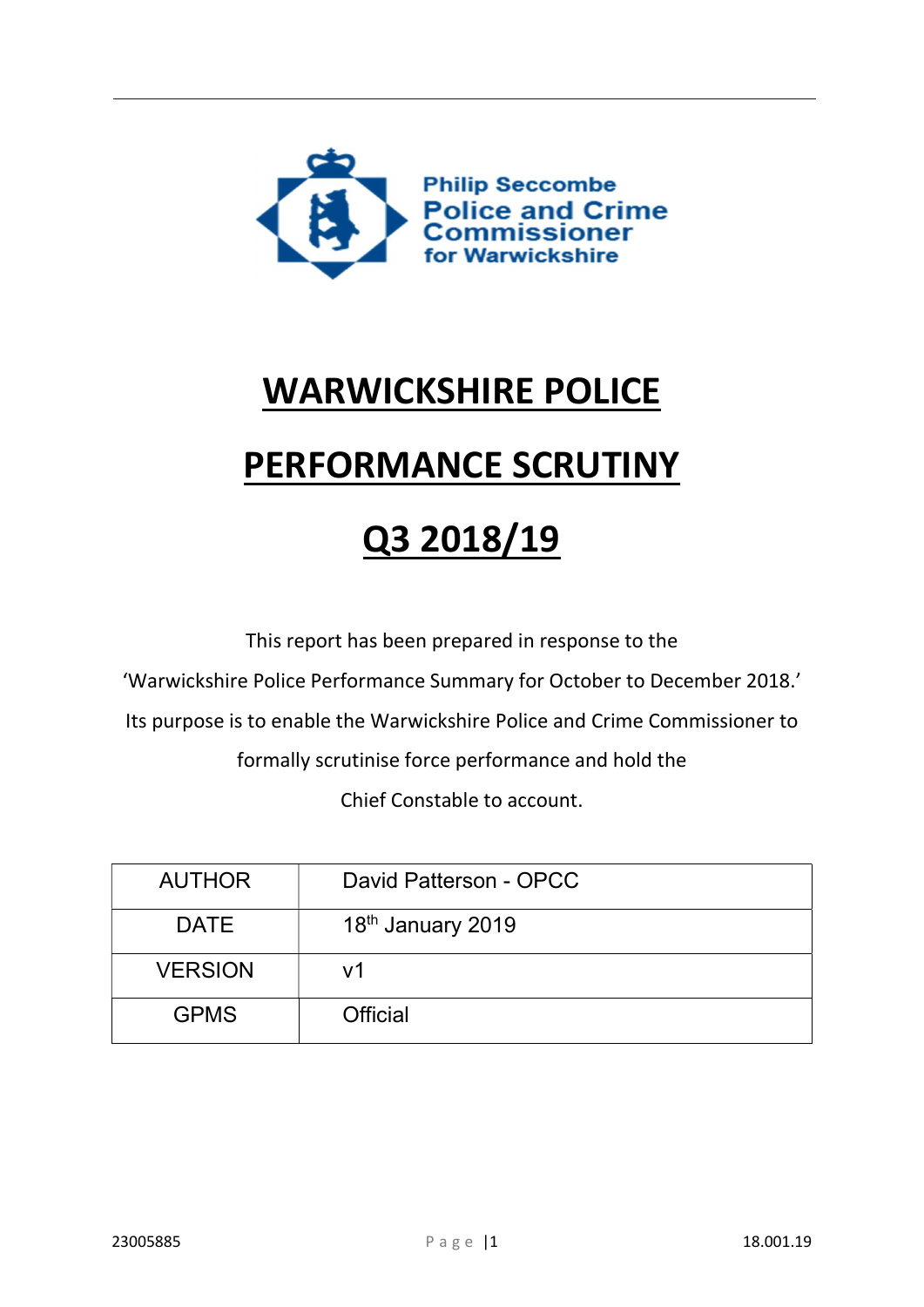# PERFORMANCE SCRUTINY

### 1. INTRODUCTION.

The purpose of this report is to enable informed discussion between the Warwickshire Police and Crime Commissioner (PCC) and the Chief Constable in respect of force performance. This aim is coherent with the PCC's statutory responsibilities to: -

- I. Hold the Chief Constable to account for the performance of the force.
- II. Secure an efficient and effective police service for Warwickshire.

It is also consistent with monitoring the progress made by the force in support of the four key priorities of the PCC's 'Police and Crime Plan 2016-2020', namely: -

- I. Putting Victims and Survivors First.
- II. Protecting People from Harm.
- III. Preventing and Reducing Crime.
- IV. Ensuring an Effective and Efficient Police Service

The report has primarily been prepared through scrutiny of the performance data provided in the Assurance & Service Improvement (A&SI) report 'Warwickshire Police Performance Summary October to December 2018'. It has also considered additional sources of information, namely: -

- Strategic Roads Policing Update January 2019.
- Public Contact Balance Score December 2018.
- Criminal Justice Performance Data November 2018.

The report also recognises national performance data provided by iQuanta and ForceSight, the detail of which is unable to be placed in the public domain due to the constraints imposed by the 'Office for National Statistics' (ONS).

# 2. PERFORMANCE.

Not all aspects of performance are commented upon, only those areas of particular interest that are provide either reassurance or concern: -

# PUTTING VICTIMS AND SURVIVORS FIRST.

#### Confidence in Police.

An upturn in public confidence in Warwickshire Police is pleasing to note, rising to 79% when last surveyed in June by the Crime Survey for England and Wales (CSEW), consequently driving an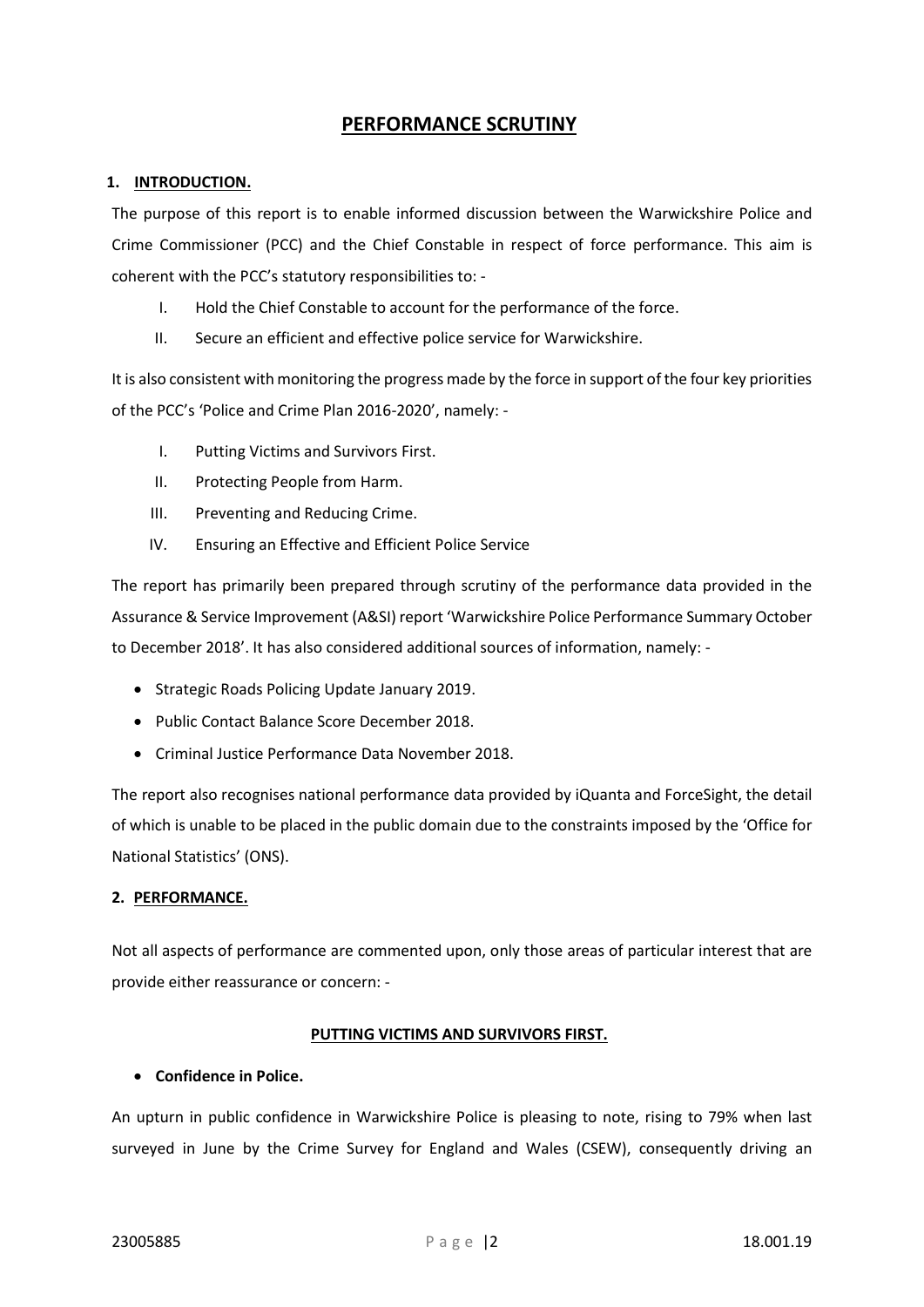improvement in the force's position for both the Most Similar Group (3) and national (16) rankings of forces.

## Victim Satisfaction.

The new method of representing victim satisfaction in the Performance Summary is noted, where a figure for December 2018 of 77.5% being 'satisfied' and 86% of victims being 'not dissatisfied' with their whole experience represents a relatively stable position. However, this figure needs to be considered in context with the alliance aspiration for 90% of victims to be satisfied with the overall service provided. The issue of declining victim satisfaction from the peak achieved August 2017 is of interest to the PCC, particularly in context with the objectives of the 'Victims and Witness Charter' that was introduced in November 2017

The force's engagement of an independent consultant to review the process for assessing victim satisfaction has been a welcome development and the subsequent report of findings and recommendations from the review is noted. The commentary provided in the Performance Summary as a consequence of this review, combined with the 'Victim Satisfaction' event of the 18<sup>th</sup> December 2018, regarding the proposed changes to the victim satisfaction survey performance metrics and diagnostics in order to drive service improvements, is also noted.

Progress in this area of performance management will be monitored by OPCC representation at the alliance 'Strategic Victim Satisfaction Working Group', chaired by C.Supt. Travis.

#### Repeat Victims.

The number and percentage of repeat victims appears to be declining in recent months. This is a positive development, as are the comments in the Performance Summary regarding A&SI liaison with the 'Integrated Victim Management' (IVM) to refine the reporting requirements around repeat victimisation, together with the concept of developing performance metrics for the IVM cohort. In addition, the PCC is due to visit the Harm Hub in February 2019 to scrutinise its operation and monitor progress in this regard.

#### PROTECTING PEOPLE FROM HARM.

## Hate Crime.

The number of Hate Crimes for December has returned to the statistical mean following the increases seen in previous months and with relatively static rates of victim satisfaction at 75.5% for December 2018, albeit this is a downward trend from the high of 81% achieved in April 2018. Similarly, progress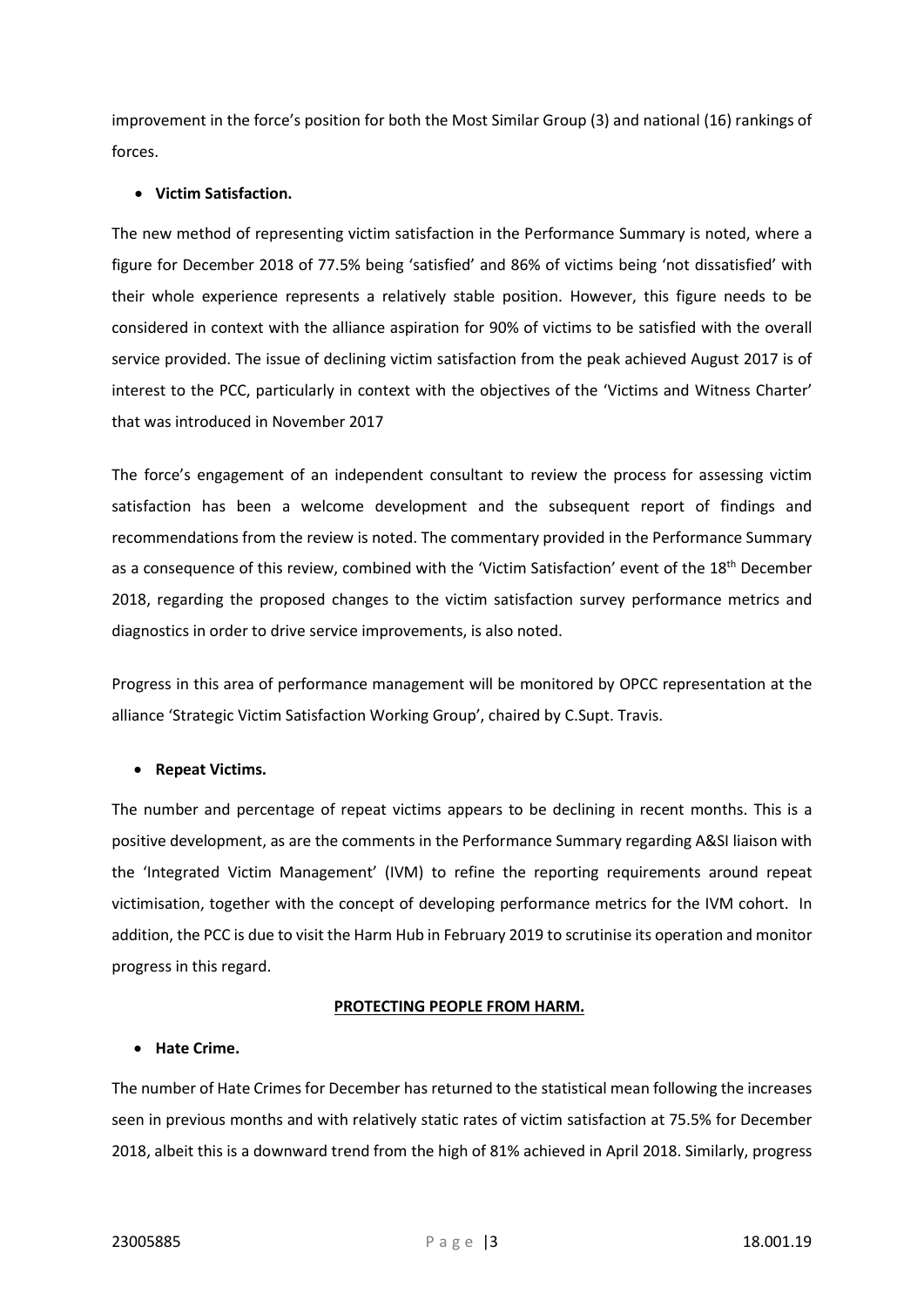in this area of performance management will be monitored by OPCC representation at the aforementioned 'Strategic Victim Satisfaction Working Group'.

### • Sexual Offences.

The increase seen in November 2018 in the percentage of repeat victims of sexual offences (16%) when compared to the previous month (9%) is noted, together with the relatively small numbers involved and the commentary in the Performance Summary regarding the recording of historical offences.

## • Domestic Abuse. (DA)

The relatively high and stable 'whole experience' victim satisfaction rates for DA victims continues to be a positive position, where 94% of victims would 'recommend contacting the police to others in a similar situation.', albeit the 'follow up' element continues to be a significant weakness in the process.

The comments in the Performance Summary regarding the force implementing a 12 point plan for domestic abuse aimed at improving the response to victims of this crime, are noted. Rates of DA are now below the statistical mean following the seasonal spikes experiences during the summer Q2 period. In addition, the force's investment in dedicated resources to mitigate against the predicted increase in DA during the December festive period was a positive initiative and its outcomes and outputs are awaited with interest.

These actions taken by the force to address DA should provide significant impetus in reducing the relatively high percentage (35%) of repeat victims of domestic abuse and thereby supporting the force's aspiration at being 'great at protecting the most vulnerable' and the aims of the PCC's 'Victims and Witnesses Charter'.

# Road Traffic Casualties.

The performance data provided in the 'Strategic Roads Policing Update January 2019' is of value and progress in this area of performance management will be monitored by OPCC representation at the 'Strategic Roads Policing Group', chaired by ACC Wessell.

The figure of 10 fatalities for Q3 on Warwickshire roads (October being particularly costly) is noted, together with the positive commitment in enforcement activity during the 'festive' period that resulted in 90 arrests both for dink and drug driving, in contrast to the 80 arrests during the same period in 2017. This 13% increase, coupled with the fact that 43,300 speeding offences have been detected in Warwickshire since April 2018, is of concern in terms of continuing unacceptable driver behaviour.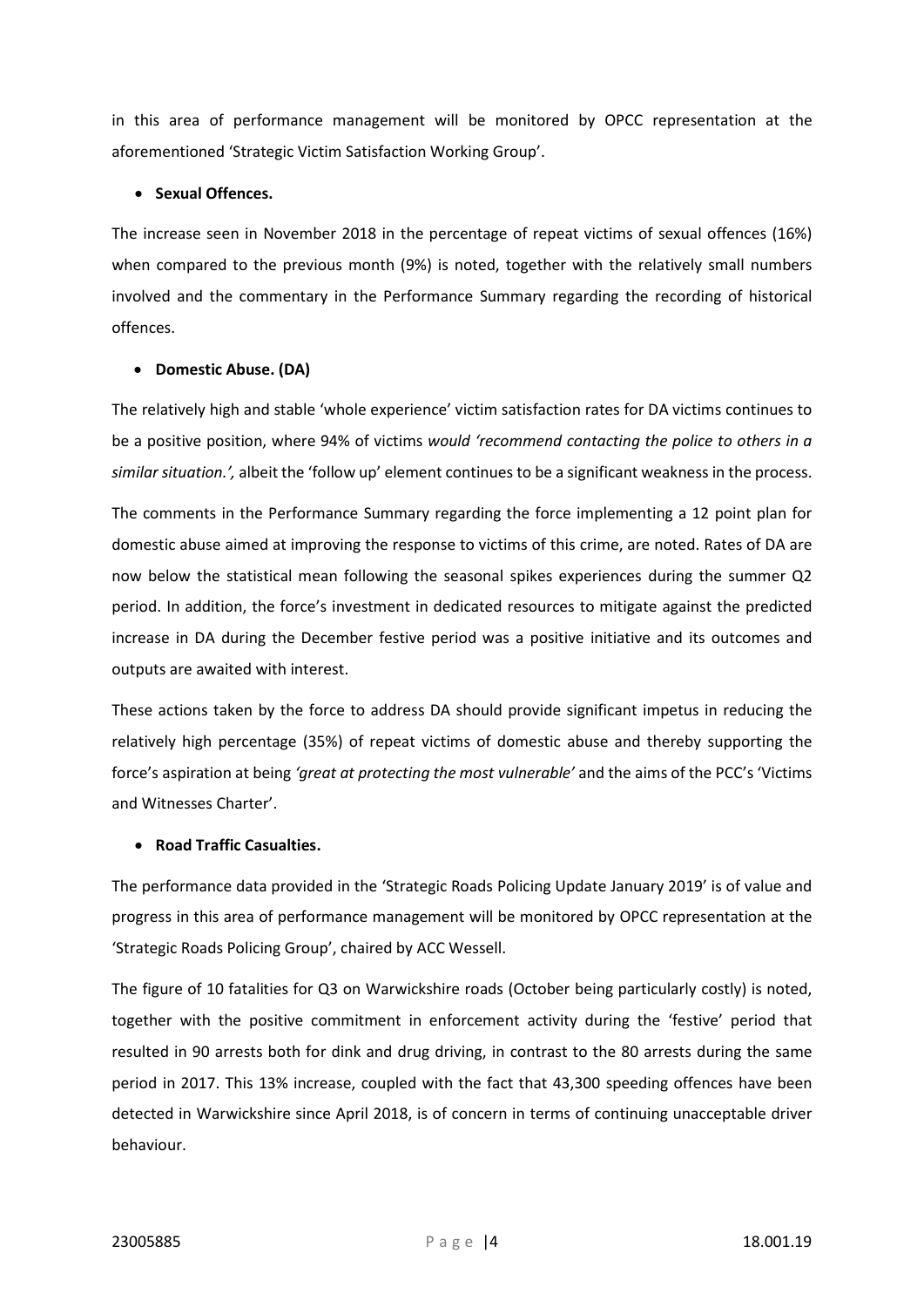#### • Serious and Organised Crime. (SOC)

The recent reporting in the Performance Summary on Organised Crime Groups (OCG), together with performance metrics on their disruption, is a welcome addition to performance scrutiny and management. Of note are the five firearms and quantity of ammunition seized in Q3.

#### PREVENT & REDUCE CRIME.

#### Total Recorded Crime. (TRC)

As of the 14<sup>th</sup> January 2019 the Year to Date (YTD) figure for TRC shows a modest increase of 0.1%, although the predicted rise of 3% at year-end is of some concern given the specific objective of the 'Police and Crime Plan 2016-2020' to reduce crime. This however needs to be put in context with the national picture where some 34 forces are predicted to show a year-end increase in TRC.

C.Supt Ben Smith's comments in his email of the 18th December 2018 regarding the reduction in TRC experienced in Q4 2017/18 following the introduction of Athena are noted, together with his assessment that there will be consequently be pressures in Q4 2018/19 in maintaining TRC year-end performance if monthly recorded crime levels remain at present levels.

Of particular concern are the predicted 19% increases experienced in both the crime categories of 'Violence without Injury' and 'Personal Robbery'. The former is a high volume offence that adversely impacts on TRC figures, the latter a serious crime with a high impact on the victim.

The November 2018 'spike' above the upper control limit in the category 'Personal Robbery' experienced in north Warwickshire has now significantly reduced to within expected levels and constituents a welcome development.

#### Outcomes.

The commentary in the Performance Summary regarding the review of how the reporting of 'Outcomes' is undertaken with a view to improving the consistency and accuracy of the data, which for a variety of reasons has been ambiguous for some time, is a most welcome development. Similarly, the report on 'Outcome 16' that is to be presented at the 'Performance Management Group' (PG) later this month is awaited with interest.

Of concern from the data presented in the Performance Summary is that 'action taken' (previously AKA Detections) has deteriorated from 11.8% for the period Jan to Dec 2017 to a figure of 8.9% for the same period in 2018. The category of 'no action taken' (suspect identified, evidential difficulties) accounts for the biggest percentage increase.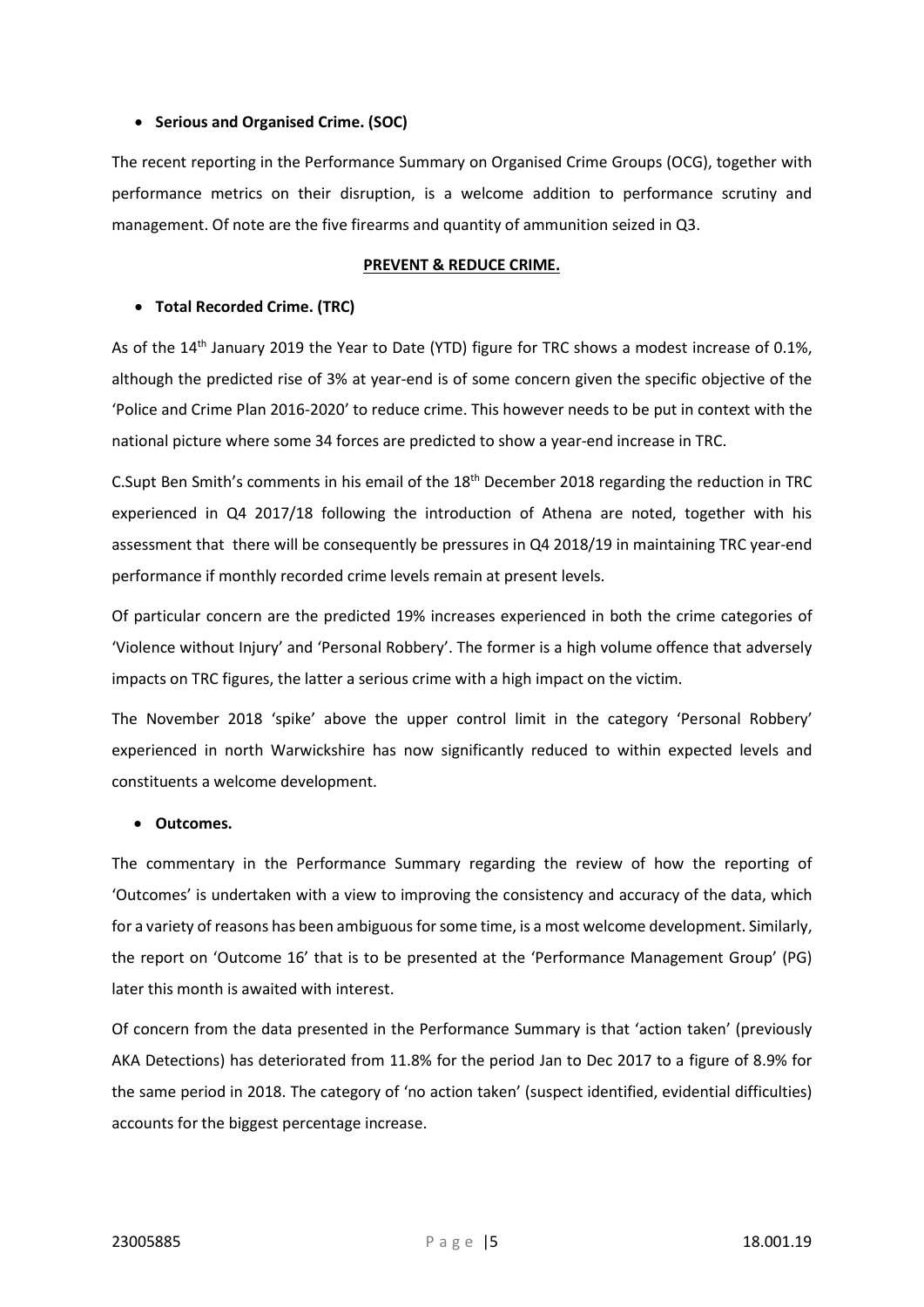Of additional concern is the deterioration in the 'action taken' rates for the categories of Violence with Injury (15.1% - 2017 / 12.5% - 2018), Rape (3.9% - 2017 / 1.2% - 2018) and Other Sexual Offences (6.1% - 2017 / 3.2% - 2018). The indicative and comparative data from iQuanta in respect of MSG forces would tend to support the view that Warwickshire Police is currently not performing well in this regard.

The increase in the percentage of crimes that are provided with an outcome on the same day (7.8% - 2017 / 18.1% - 2018) is indicative of the success of the demand reduction work-stream undertaken by Supt. Mike Smith.

Progress and developments in this area of performance management will be monitored by OPCC representation at the 'Warwickshire Outcomes Group', chaired by D.Supt. Harrison.

## **•** Burglary Dwelling.

The volume of burglary dwelling recorded in Q3 2018/19 is of concern in that they are 25% above those experienced in Q2, albeit levels have since returned towards the statistical mean. The increase in the numbers of rural burglary dwellings from 62 offences in Q2, to 106 offences in Q3 is of particular concern.

## Public Order.

The levels of public order offences have returned towards the statistical mean from the extraordinary high levels above the upper control limit that were experienced in Q2 2008/19.

#### **•** Business Crime.

Business Crime is identified through the application of an Athena keyword, as such the significant increase in this category may be due to inconsistent, but improving, recording practices.

#### Cyber Crime

Since the introduction of Athena with the application of the 'on-line crime' keyword, the data in respect of the category 'Cyber-Crime' has been unreliable. The comments regarding the recognition by the Home Office and NPCC that Cyber-Crime data quality needs to be improved nationally is a welcome development and their guidance on this matter is awaited with interest.

#### Anti-Social Behaviour (ASB).

The 29% reduction in ASB experienced in Q3 is noted and a welcome development, albeit a seasonal reduction was anticipated.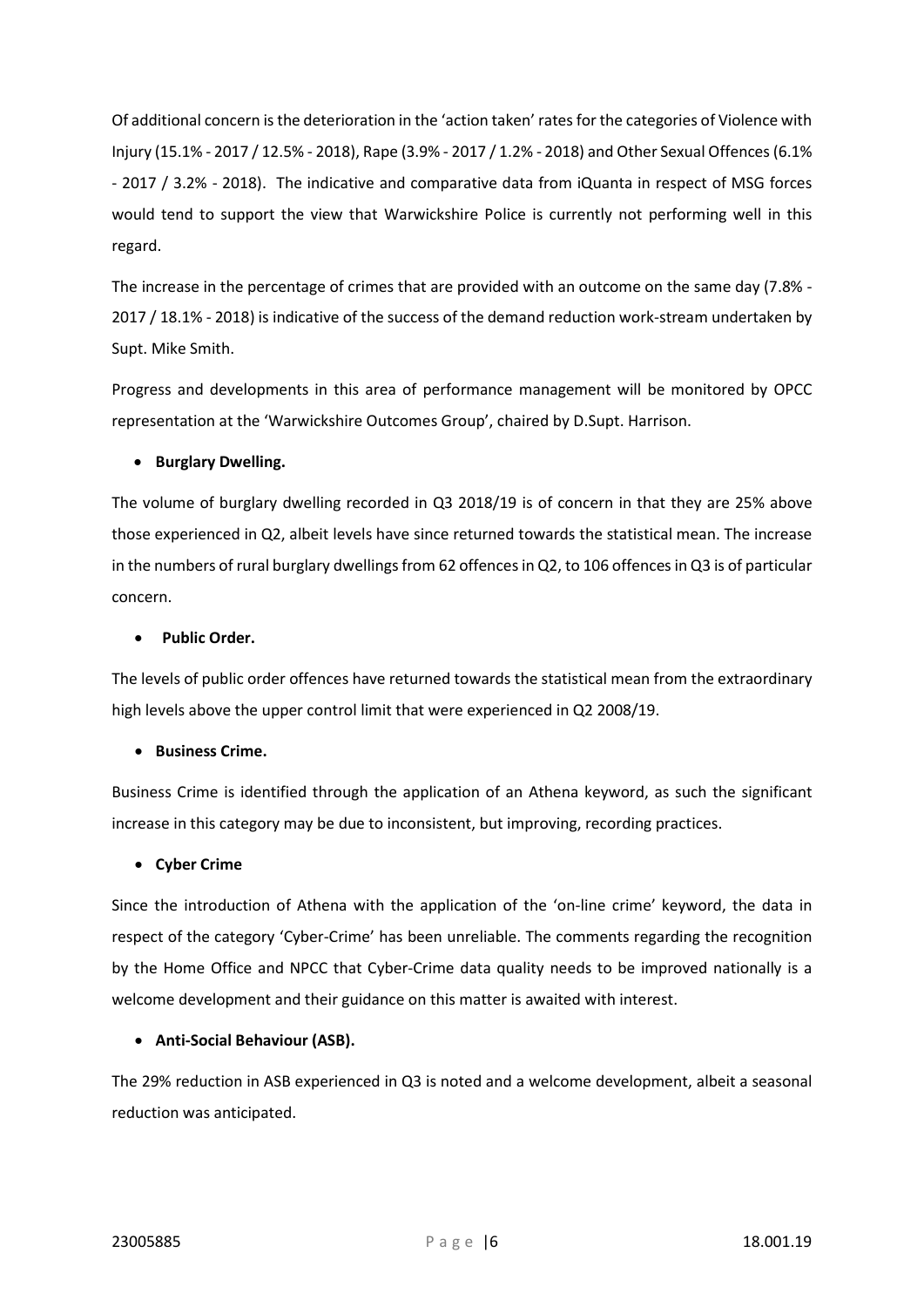#### EFFECTIVE & EFFICIENT POLICE SERVICE.

## Operations Communication Centre. (OCC)

The 'Warwickshire OCC Performance Scorecard' is of value in scrutinising OCC performance, acting as an enhancement to the data and narrative provided in the Performance Summary.

## Response Times

The proportion of emergency incidents responded to within 20 minutes has remained static at 82% in Q3 2018/19 when compared to Q2, albeit there was a 7% reduction in the number of emergency calls (83%) recorded.

# Call Handling

The significant improvement in the percentage of 999 calls answered within the target time to above the expected level of 90% is a positive development, as is the decrease in the rate of abandonment. This improvement has however come at the cost of declining performance in 101 call performance, in terms of both the percentage of calls answered within the 30 second target and the rate of abandonment. The decision of the Chief Constable to employ an additional five call-handlers in the OCC to mitigate against this effect is a welcome development.

The work of ACC Wessell in driving OCC improvement and performance through the 'Public Contact Improvement Group', at which the OPCC are represented, is noted.

# • Absence Management.

The significant levels of police officer and staff sickness continues to be a major concern. Whilst there have been modest fluctuations in the preceding months, the rates for December 2018 stand at 7.31% and 5.07% respectively and are intolerable. The OCC absence rates also continue to remain particularly high at an annualised rate of 9.42% and is a declining trend.

The issue of high sickness rates has previously been raised, recognising at the same time the efforts the force have made to remedy this situation including the leadership and personal investment of the Chief Constable in chairing the 'Health and Well-Being Board', the designation of 2019 as the 'Year of Health and Wellbeing' and the appointment of PI Boulton to drive improvements in this area.

# CRIMINAL JUSTICE.

File quality has been commented upon in previous reports. The information subsequent provided by Supt. Mike Smith and ACC Alex Franklin-Smith as to the specific measures introduced to drive improvement in this area of performance was of value and appreciated.